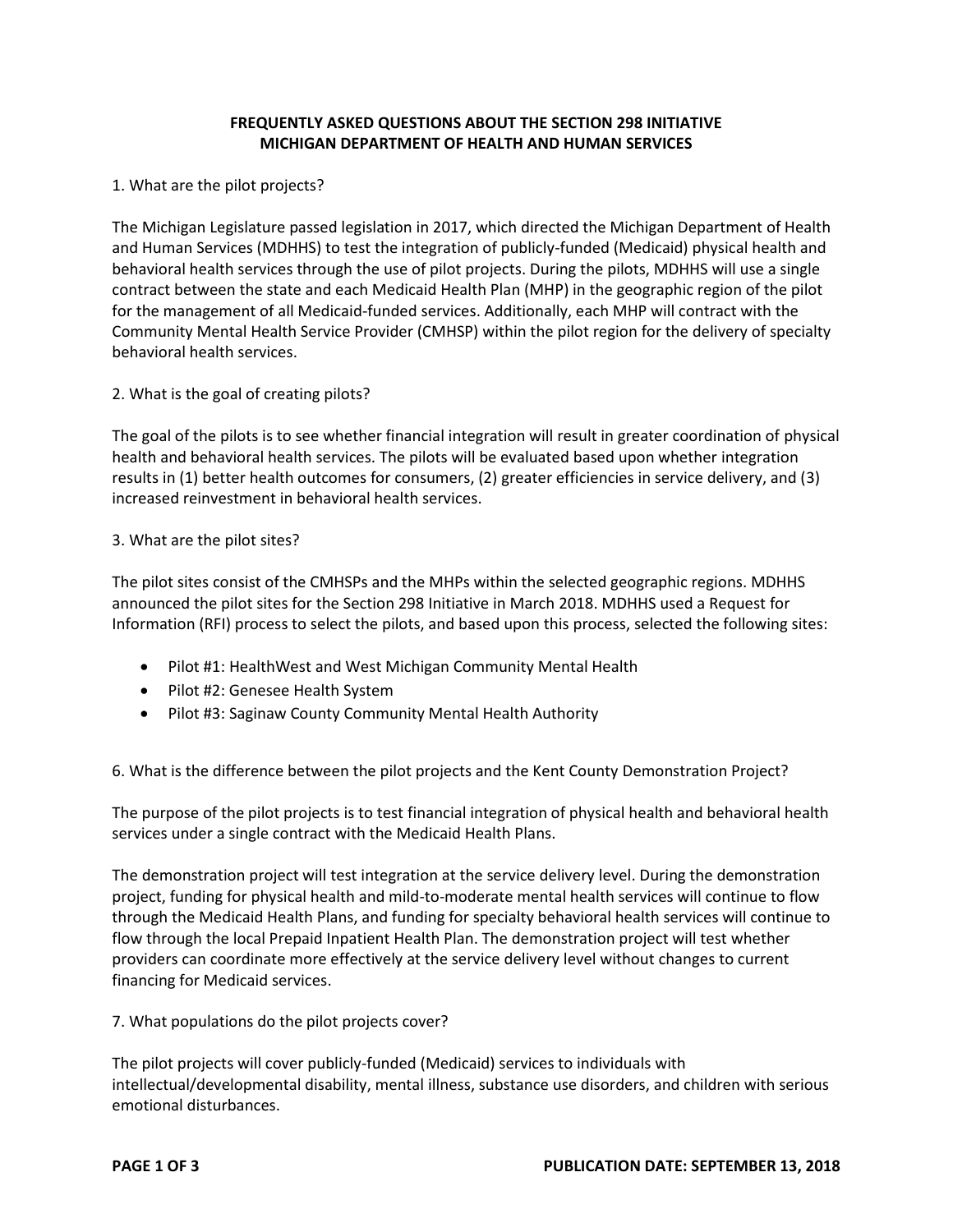8. Will all consumers who receive services through participating CMHSPs automatically be included in the pilots?

All consumers who receive services from the CMHSP and who are enrolled in an MHP will be included in the pilot. Because it is not possible to integrate payments for behavioral and physical health services for individuals not enrolled in an MHP, (the "unenrolled population"), these individuals will not be included in the pilots.

9. How will specialty behavioral health benefits for the unenrolled population be managed during the implementation of the pilots?

MDHHS will select a single existing PIHP to manage the specialty behavioral health benefit for the unenrolled population in the pilot sites.

10. How will the single PIHP responsible for the unenrolled population be selected?

MDHHS will issue a Request for Proposal (RFP) no later than January 2019 to select the PIHP to manage services for this population.

11. How will the pilots affect access to the current array of services?

The pilots will be required to provide consumers with all of the services they currently receive.

12. Will the pilot sites be required to adhere to all current CMHSP requirements?

Yes. All current public policy requirements must be followed by the pilot projects, including all policy requirements such Home and Community Based Services, person-centered planning, and recipient rights.

13. How will reimbursement for providers change under the pilots?

The participants in the pilot regions will develop and implement new reimbursement models as part of the pilots. However, the CMHSPs and MHPs within the pilot regions must adhere to all policy and contractual requirements for reimbursement as outlined under Medicaid policy, waivers, and contracts. Pilots will also be required to demonstrate continuity of care and adequacy of the provider network.

14. How will the pilots impact funding for substance abuse disorders?

The CMHSP will be responsible for the management of SUD funding during the pilots. The CMHSP would become a department designated community mental health entity (CMHE). Non-Medicaid funds will flow directly to the pilot CMHSP. Medicaid funding for SUD services will flow from the state to the MHPs within the pilot regions, the MHPs must contract with the CMHSPs within the pilot region for management of Medicaid-funded SUD services.

15. Will the General Fund dollars given to CMHs be affected by the pilot projects?